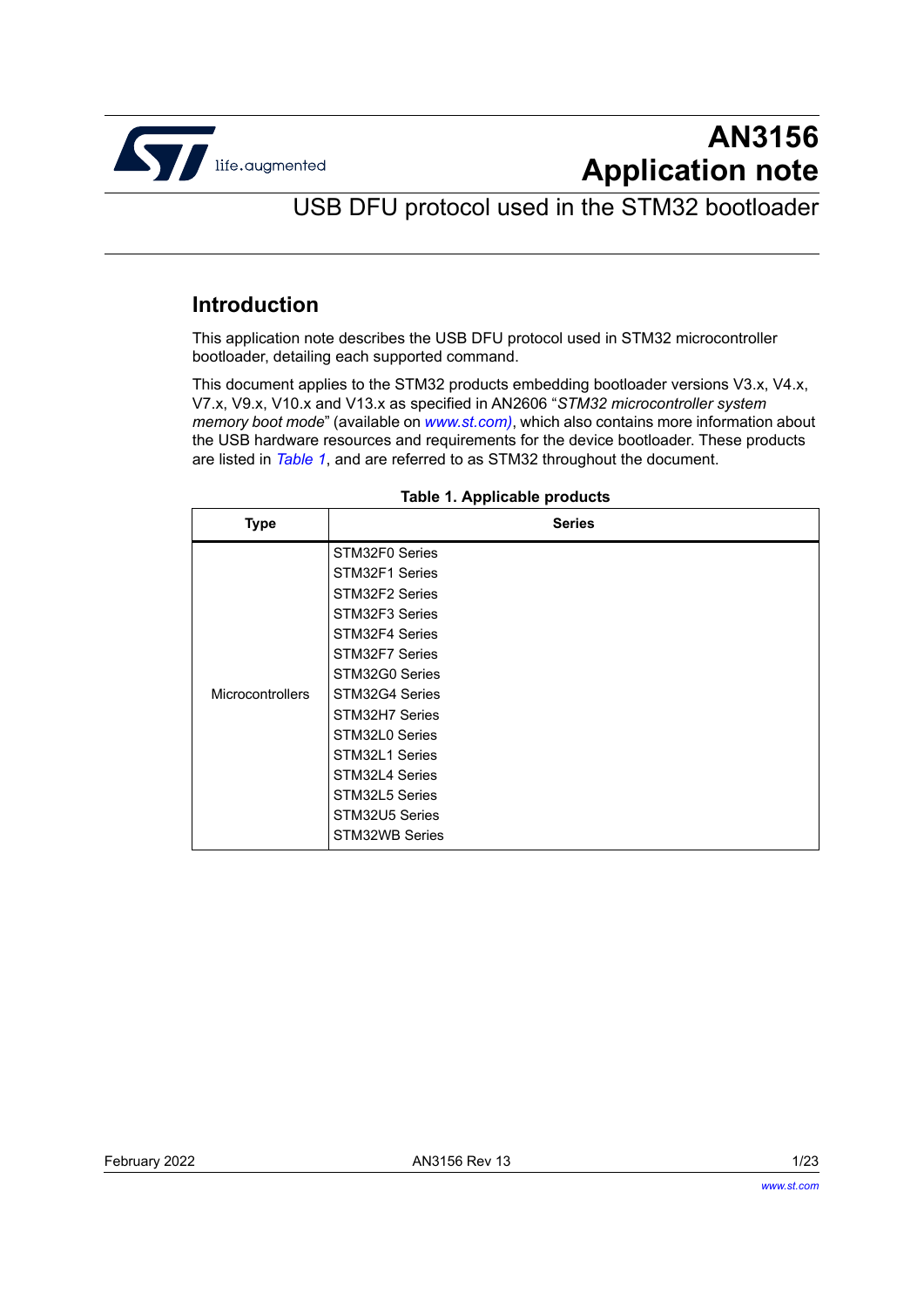# **Contents**

| 1                |     |                                           |  |
|------------------|-----|-------------------------------------------|--|
| $\overline{2}$   |     |                                           |  |
| 3                |     |                                           |  |
| $\boldsymbol{4}$ |     |                                           |  |
|                  | 4.1 |                                           |  |
|                  | 4.2 |                                           |  |
| 5                |     | DFU_DNLOAD request commands  12           |  |
|                  | 5.1 |                                           |  |
|                  | 5.2 |                                           |  |
|                  | 5.3 |                                           |  |
|                  | 5.4 |                                           |  |
|                  | 5.5 |                                           |  |
| 6                |     | Bootloader protocol version evolution  21 |  |
| $\overline{7}$   |     |                                           |  |

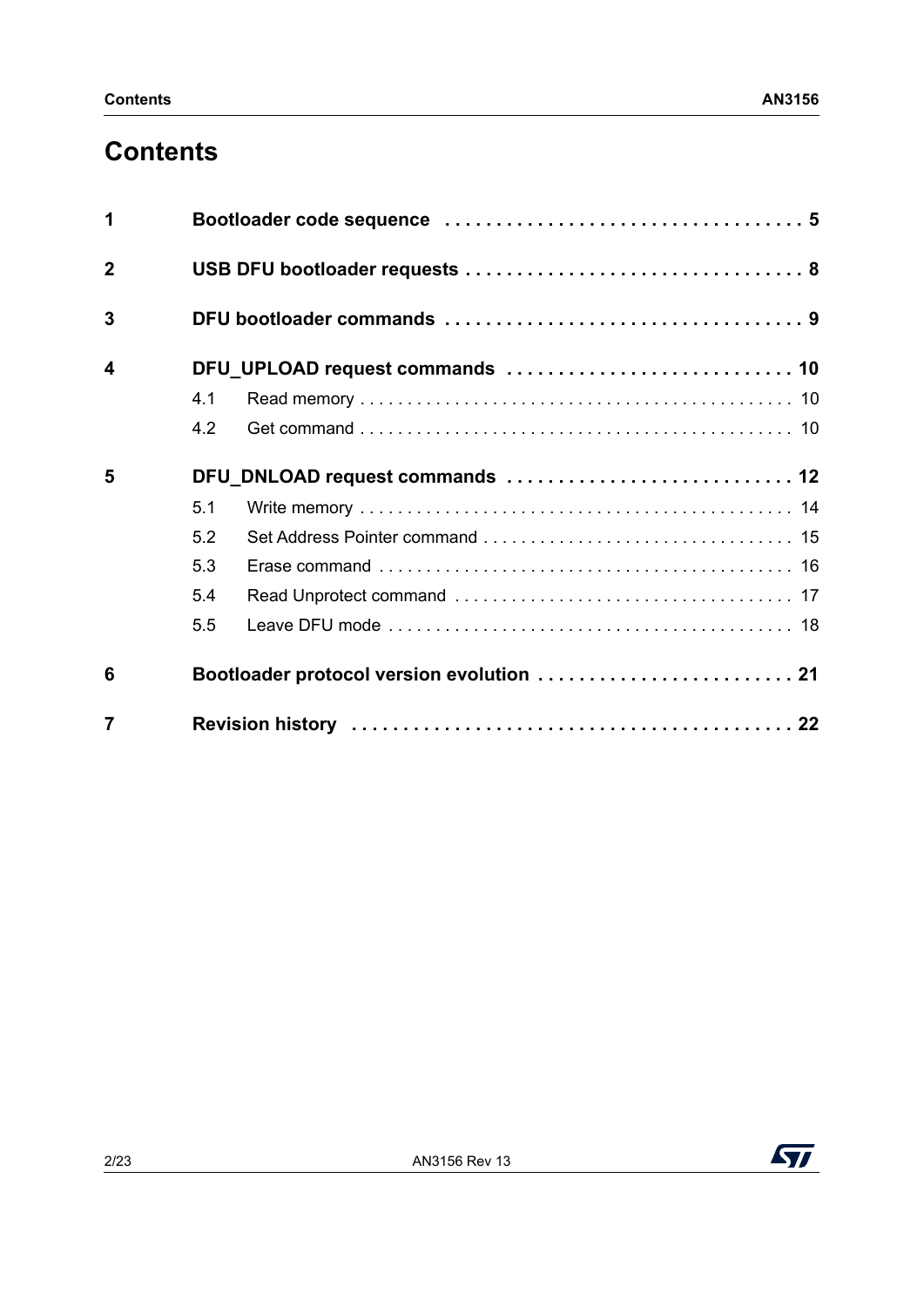# **List of tables**

| Table 2. |  |
|----------|--|
| Table 3. |  |
| Table 4. |  |
| Table 5. |  |
| Table 6. |  |

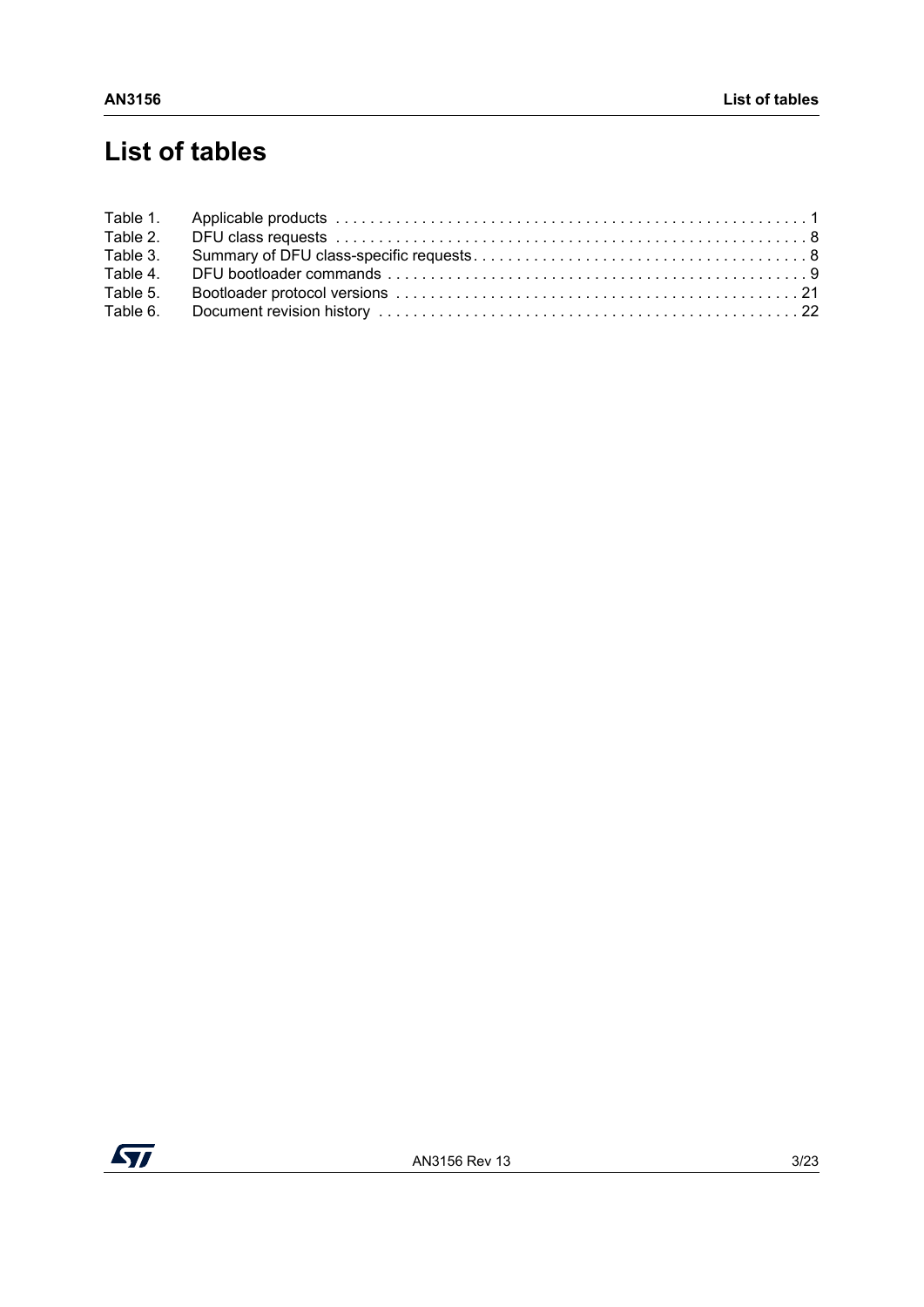# **List of figures**

| Figure 1.  |  |
|------------|--|
| Figure 2.  |  |
| Figure 3.  |  |
| Figure 4.  |  |
| Figure 5.  |  |
| Figure 6.  |  |
| Figure 7.  |  |
| Figure 8.  |  |
| Figure 9.  |  |
| Figure 10. |  |
| Figure 11. |  |

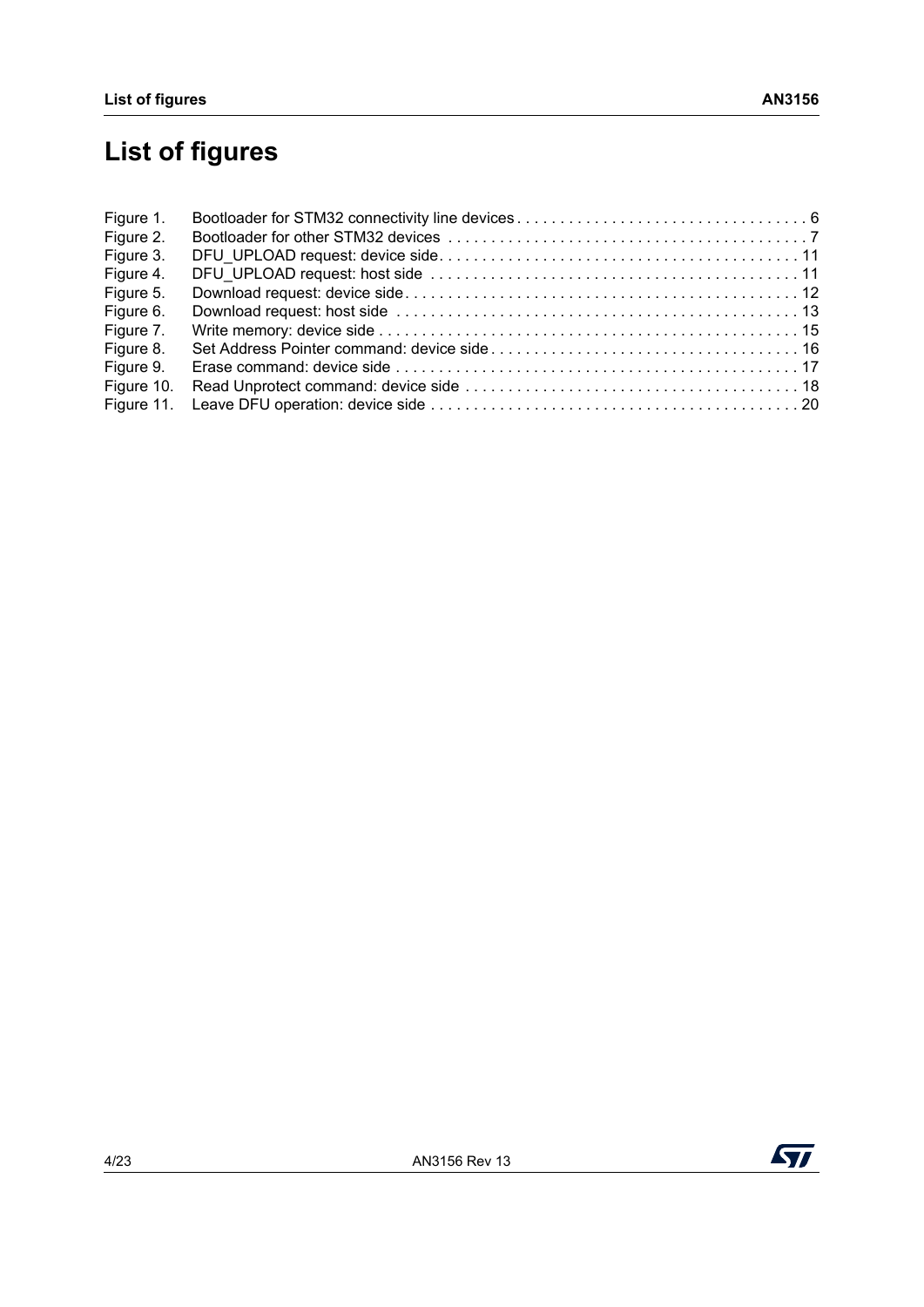## <span id="page-4-0"></span>**1 Bootloader code sequence**

There is no difference in terms of protocol (requests and commands) between different bootloader DFU versions. For the detailed difference list refer to *[Section 6](#page-20-0)*.

Once the system memory boot mode is entered and the STM32 microcontroller (based on on Arm<sup>®(a)</sup> cores) has been configured (for more details refer to AN2606), the bootloader code configures the USB and its interrupts, and waits for the "enumeration done" interrupt.

The USB enumeration is performed as soon as the USB cable is plugged (or immediately if the cable is already plugged). If the user does not want the STM32 to enter the USB DFU bootloader application, the USB cable has to be unplugged before reset.

The bootloader version is returned in the device descriptor in the MSB of the bcd Device field (example:  $0x2000 = V$ ersion 2.0).

For connectivity line USB DFU bootloader, the device first tries the 25 MHz configuration, then, if it fails, the 14.7456 MHz configuration, and finally, if it fails, the 8 MHz configuration. In case of fail, this operation is repeated with an higher timeout value (the three configurations are tested again). If the second trial fails, a system reset is generated.



a. Arm is a registered trademark of Arm Limited (or its subsidiaries) in the US and/or elsewhere.

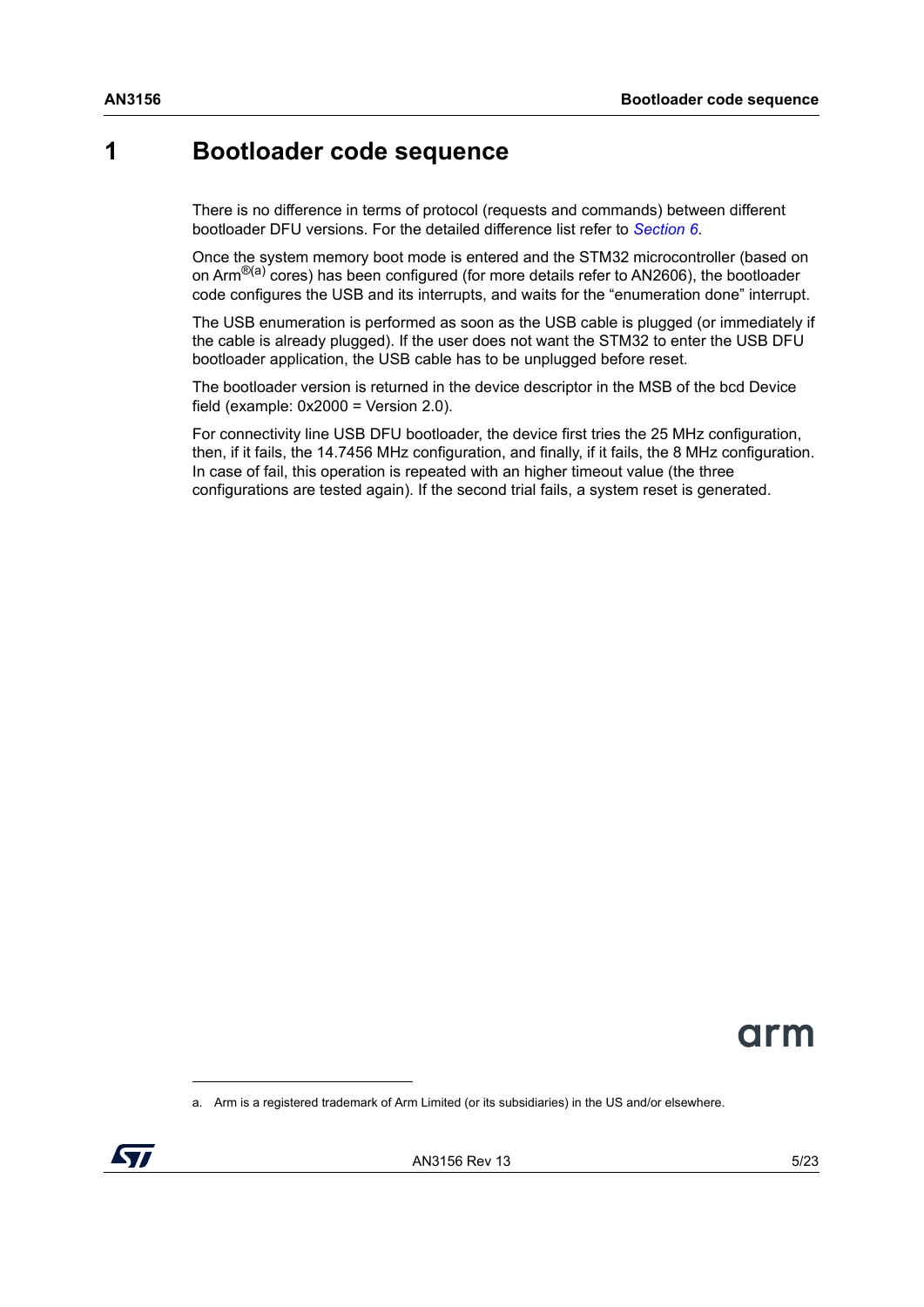<span id="page-5-0"></span>

**Figure 1. Bootloader for STM32 connectivity line devices**

1. After system reset, the device return to the BL\_DFU loop or execute code from Flash memory/RAM, depending upon the connection states and the boot pin status.

- 2. Leave DFU is achieved by a 0 data download request followed by GetStatus request and device reset.
- 3. After six trials (the three clock configurations are tested twice), a system reset is generated.
- If the product uses HSE for the USB operation (except connectivity line):
	- At startup the HSE is measured (if present) and if it is supported the USB is configured. If the HSE is not detected the Bootloader performs a system reset. If the measured value of the HSE clock is an unsupported value, the USB protocol does not work correctly.
- If the product uses the HSI for the USB operation:
	- At startup the USB is configured using HSI clock.

Refer to AN2606 for more details about product configuration.



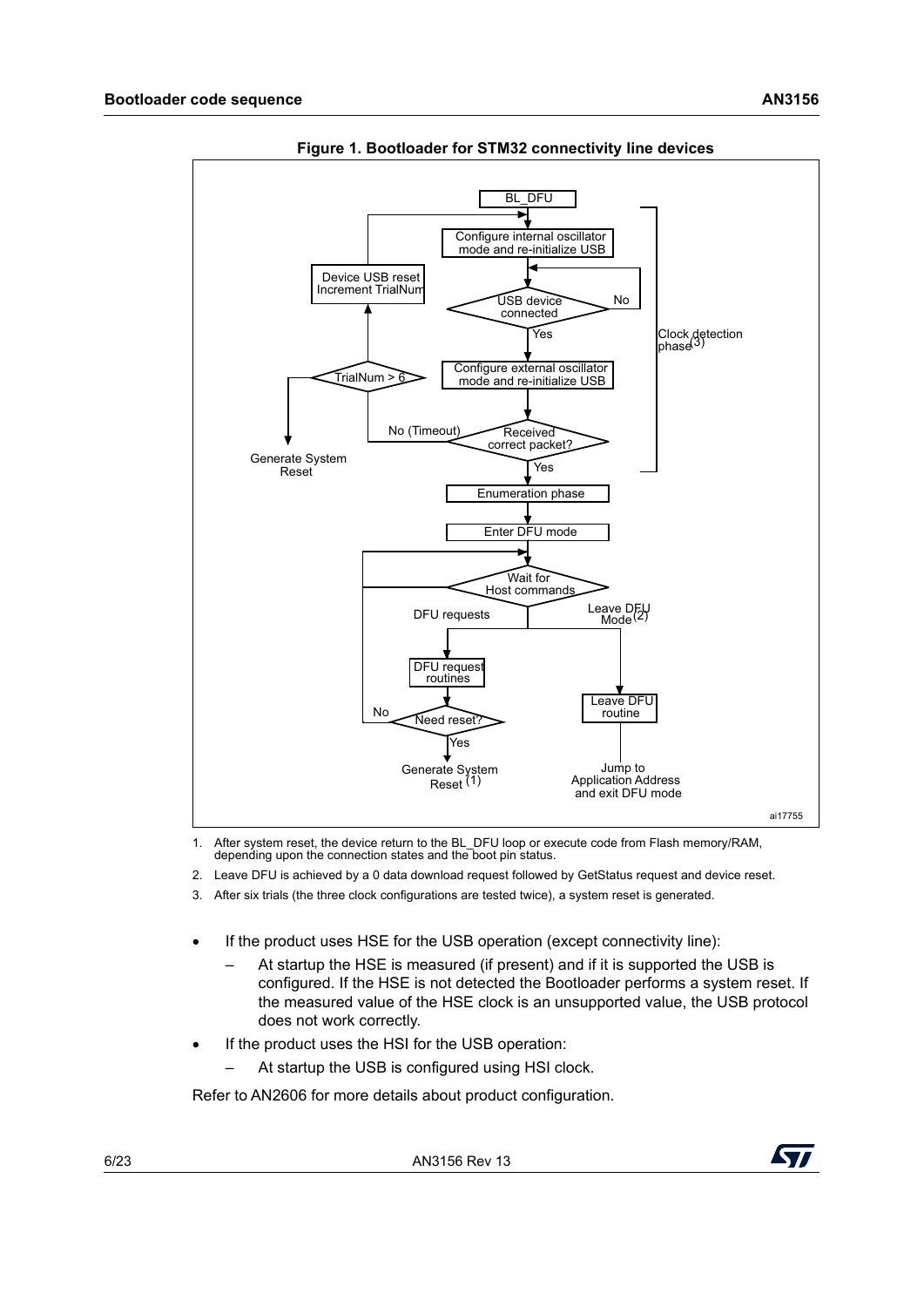<span id="page-6-0"></span>

**Figure 2. Bootloader for other STM32 devices**

1. After system reset, the device returns to the BL\_DFU loop or execute code from Flash memory/RAM, depending upon the connection states and the boot pin status.

2. Leave DFU is achieved by a 0 data download request followed by GetStatus request and device reset.

<span id="page-6-1"></span>3. For some products the external oscillator HSE is not used for USB bootloader operations, only the internal oscillator HSI is used. Check AN2606 to know which oscillator is required for each product.

*Note: At bootloader startup, the internal oscillator (HSI) is used as clock source for the USB interface. When the USB event is detected, the external oscillator is configured as USB clock source.*

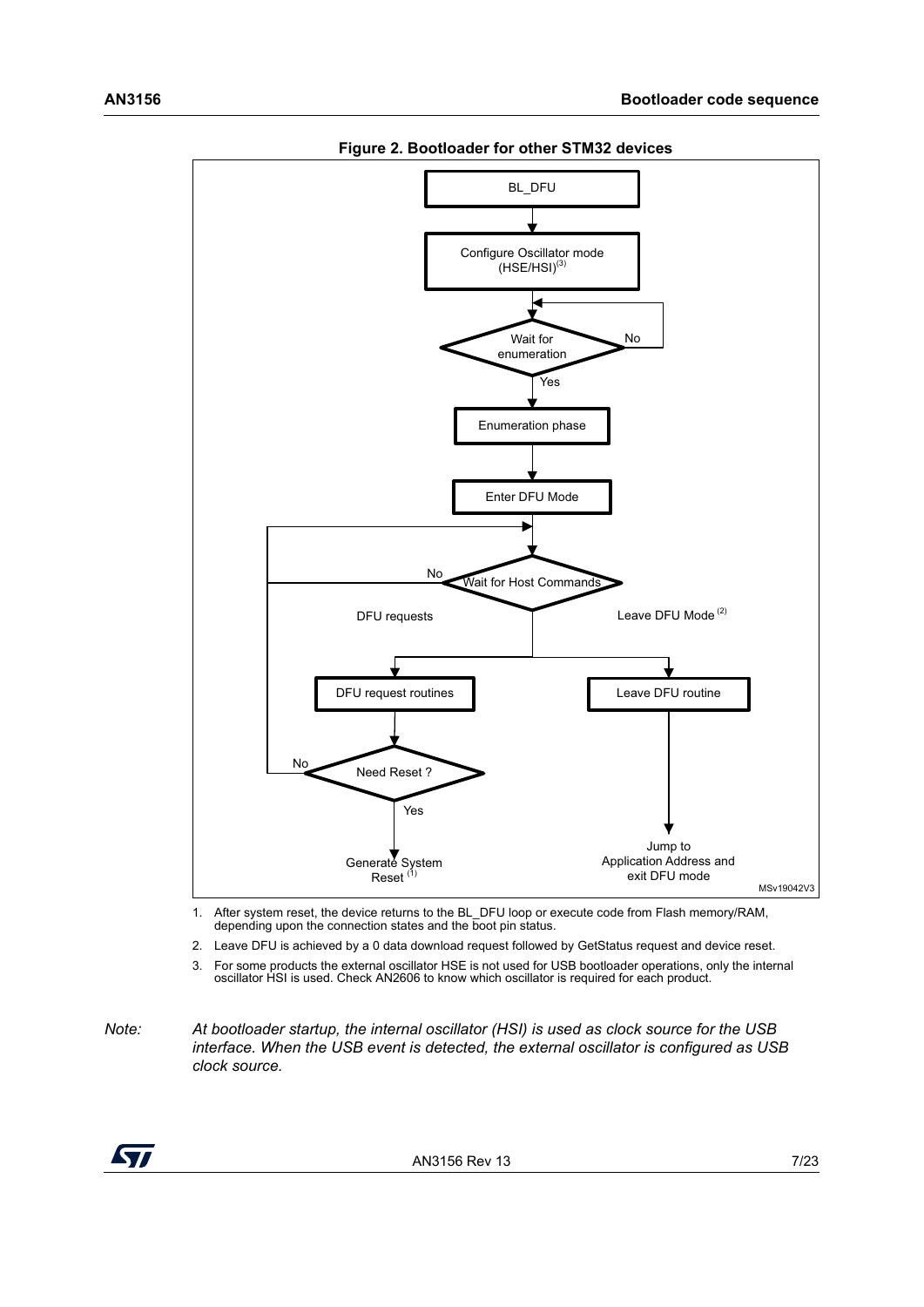## <span id="page-7-0"></span>**2 USB DFU bootloader requests**

USB DFU bootloader supports the DFU protocol and requests compliant with the "Universal Serial Bus Device Upgrade Specification for Device Firmware Upgrade" Version 1.1, Aug 5, 2004. For more details concerning these requests, refer to the specification.

*[Table 2](#page-7-1)* and *[Table 3](#page-7-2)* enumerate the DFU class-specific requests and their parameters.

<span id="page-7-1"></span>

| <b>Request</b> | Code | <b>Description</b>                                                                                                                                                                   |
|----------------|------|--------------------------------------------------------------------------------------------------------------------------------------------------------------------------------------|
| DFU DETACH     | 0x00 | Requests the device to leave DFU mode and enter the application.                                                                                                                     |
| DFU DNLOAD     | 0x01 | Requests data transfer from Host to the device in order to load them<br>into device internal Flash memory. Includes also erase commands.                                             |
| DFU UPLOAD     | 0x02 | Requests data transfer from device to Host in order to load content<br>of device internal Flash memory into a Host file.                                                             |
| DFU GETSTATUS  | 0x03 | Requests device to send status report to the Host (including status<br>resulting from the last request execution and the state the device<br>enters immediately after this request). |
| DFU CLRSTATUS  | 0x04 | Requests device to clear error status and move to next step.                                                                                                                         |
| DFU GETSTATE   | 0x05 | Requests the device to send only the state it enters immediately<br>after this request.                                                                                              |
| DFU ABORT      | 0x06 | Requests device to exit the current state/operation and enter idle<br>state immediately.                                                                                             |

| Table 2. DFU class requests |  |  |  |  |
|-----------------------------|--|--|--|--|
|-----------------------------|--|--|--|--|

*Note: The Detach request is not meaningful in the case of the bootloader. The bootloader is started by a system reset depending on the boot mode configuration settings, which means that no other application is running at that time.*

<span id="page-7-2"></span>

| bmRequest | bRequest      | wValue    | windex    | wLength  | <b>Data</b>   |
|-----------|---------------|-----------|-----------|----------|---------------|
| 00100001b | DFU DETACH    | wTimeout  | Interface | Zero     | None          |
| 00100001b | DFU DNLOAD    | wBlockNum | Interface | Length   | Firmware      |
| 10100001b | DFU UPLOAD    | Zero      | Interface | Length   | Firmware      |
| 00100001b | DFU GETSTATUS | Zero      | Interface | <b>6</b> | <b>Status</b> |
| 00100001b | DFU CLRSTATUS | Zero      | Interface | Zero     | None          |
| 00100001b | DFU GETSTATE  | Zero      | Interface | -1       | <b>State</b>  |
| 00100001b | DFU ABORT     | Zero      | Interface | Zero     | None          |

#### **Table 3. Summary of DFU class-specific requests**

#### **Communication safety**

The communication between host and device is secured by the embedded USB protection mechanisms (e.g. CRC checking, acknowledgments). No further protection is performed for transferred data or for bootloader specific commands/data.

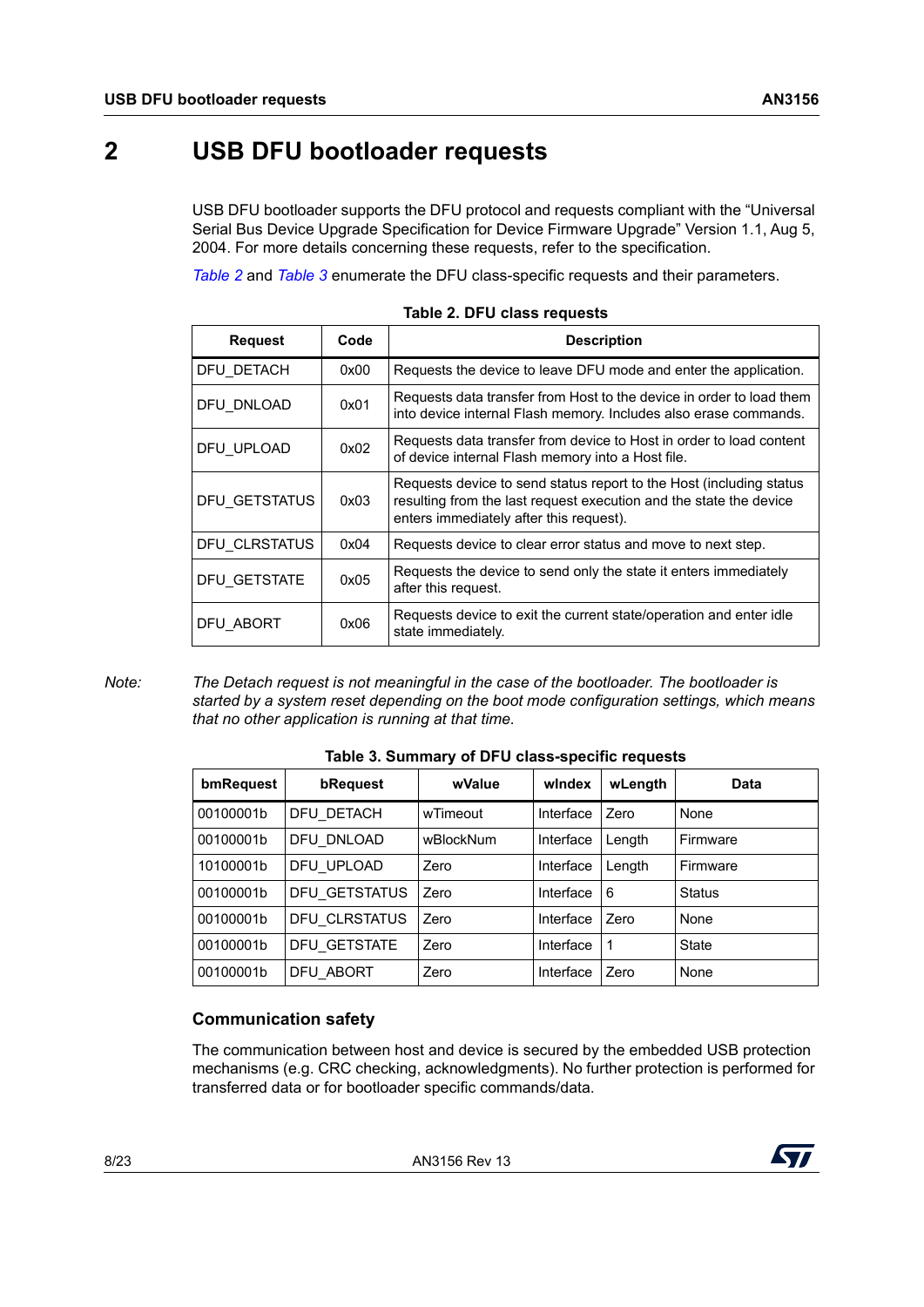# <span id="page-8-0"></span>**3 DFU bootloader commands**

The DFU\_DNLOAD and DFU\_UPLOAD requests are mainly used to perform simple write and read memory operations. They are also used to initiate the integrated bootloader commands (such as Write, Read Unprotect, Erase, Set Address). The DFU\_GETSTATUS command then triggers the command execution.

In the DFU download request the command is selected through the **wValue** parameter in the USB request structure. If **wValue** = 0 then the data sent by the host after the request is a bootloader command code. The first byte is the command code and the other bytes (if any) are the data related to this command.

In the DFU upload request the command is selected through the **wValue** parameter in the USB request structure. If **wValue** = 0 then Get Command is selected and performed.

<span id="page-8-1"></span>

| <b>DFU request</b> | <b>Bootloader</b><br>command | <b>Write protection</b><br>disabled<br><b>Read protection</b><br>disabled | <b>Write protection</b><br>enabled<br><b>Read protection</b><br>disabled | <b>Read protection</b><br>enabled |
|--------------------|------------------------------|---------------------------------------------------------------------------|--------------------------------------------------------------------------|-----------------------------------|
| DFU UPLOAD         | Read Memory                  | Allowed                                                                   | Allowed                                                                  | Not allowed                       |
|                    | Get                          | Allowed                                                                   | Allowed                                                                  | Allowed                           |
| DFU DNLOAD         | <b>Write Memory</b>          | Allowed                                                                   | Allowed <sup>(1)</sup>                                                   | Not allowed                       |
|                    | Erase                        | Allowed                                                                   | Allowed <sup>(1)</sup>                                                   | Not allowed                       |
|                    | <b>Read Unprotect</b>        | $N/A^{(2)}$                                                               | $N/A^{(2)}$                                                              | Allowed <sup>(3)</sup>            |
|                    | Set Address Pointer          | Allowed                                                                   | Allowed                                                                  | Allowed                           |
|                    | Leave DFU mode               | Allowed                                                                   | Allowed                                                                  | Allowed                           |

1. This operation is allowed but not effective: the bootloader does not return an error but the operation is not executed since the sectors are write-protected. This applies only to the Flash memory. It does not apply to the RAM or to the option byte area.

2. Not applicable (this operation is allowed but has no meaning since the memory is not protected).

3. In this case, both the Flash memory (from 0x0800 0000) and the RAM are erased. The option byte area is reset to default values.

If the user performs a Read Unprotect operation while the memory is not protected, the whole RAM is cleared by the bootloader firmware and the Flash memory is not erased (since it was not previously read-protected).

There are no commands for the Write Protect, Write Unprotect and Read Protect operations. These operations can be performed through the Write Memory and Read Memory commands used for the option byte area.

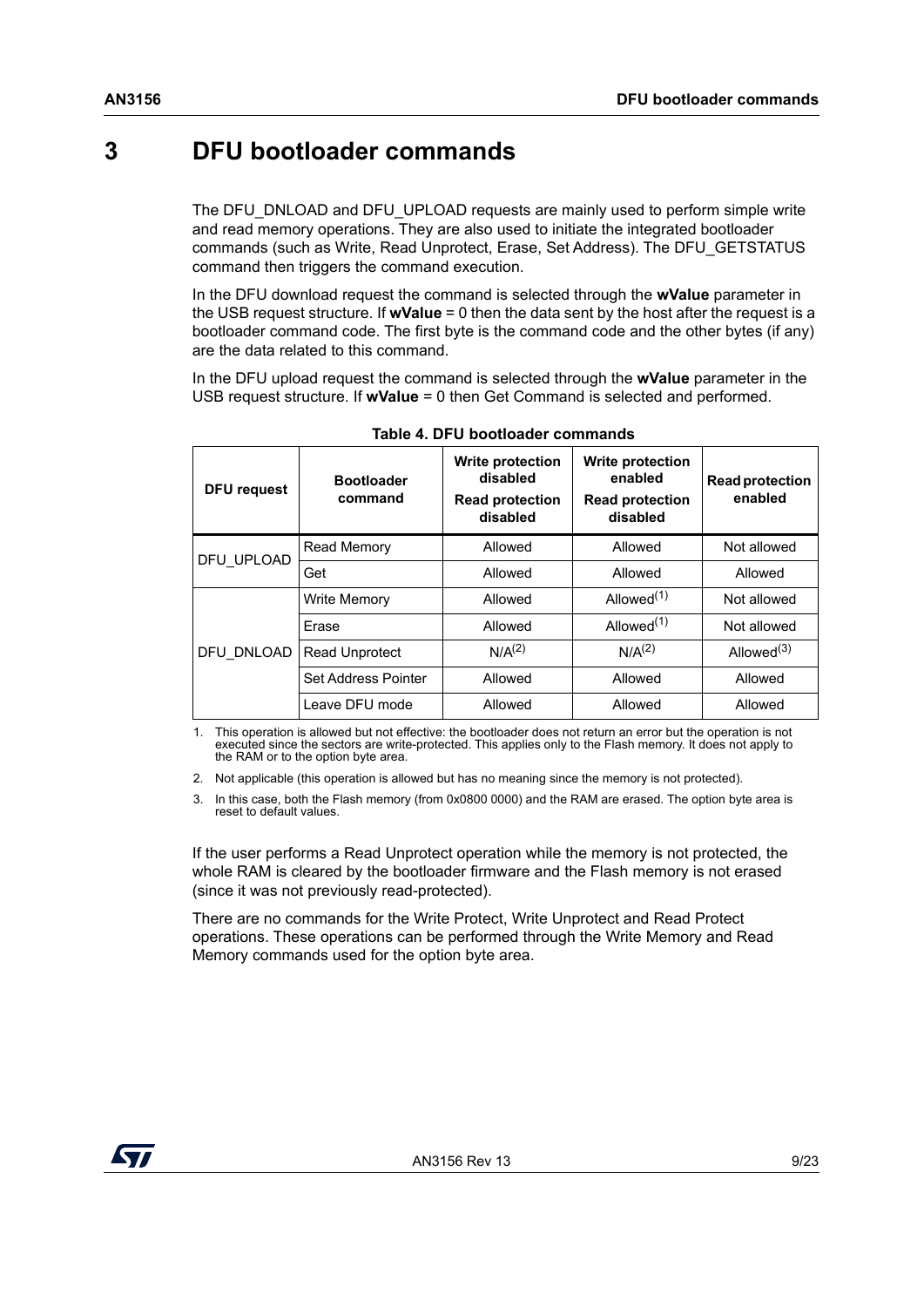# <span id="page-9-0"></span>**4 DFU\_UPLOAD request commands**

The upload request enables the execution of different commands, their selection is done through the value of parameter **wValue** in the USB request structure. The supported operations are described in Sections *[4.1](#page-9-1)* to *[5.5](#page-17-0)*.

### <span id="page-9-1"></span>**4.1 Read memory**

The Read memory operation is selected when **wValue** > 1.

The host requests the device to send a specified number of data bytes (**wLength**) from valid memory address (see note) of the internal Flash memory, embedded RAM, system memory or from the option bytes.

*Note: Refer to [Section](#page-9-0) 4 for more details about the valid memory addresses for the used device.*

The allowed number of bytes to read depends on the memory target:

- for the internal Flash memory, embedded RAM and system memory read size can be from 2 to 2048 bytes
- for the option bytes read size has to be equal to the option byte block size
- for other memory locations, refer to AN2606.

The address from which the host requests to read data is computed using the value of wBlockNumber (**wValue**) and the address pointer according to the following formula:

- Address =  $((wBlockNum 2) \times wTransferSize) + Address$  Pointer, where:
- wTransferSize is the length of the requested data buffer.

The address pointer must be previously specified through a Set Address Pointer command (using a DFU\_DNLOAD request), otherwise (if no address was previously specified) the device assumes that it is the internal Flash memory start address (0x08000000).

If the Flash memory read protection is enabled, the read operation is not performed and the returned device status is (Status = dfuERROR, State = errVENDOR) whatever the target (internal Flash memory, embedded RAM, system memory or option bytes).

### <span id="page-9-2"></span>**4.2 Get command**

This command is selected when **wValue** = 0.

The host requests to read the commands supported by the bootloader. After receiving this command, the device returns N bytes representing the command codes.

The STM32 sends bytes as follows  $(N = 4)$ :

| Byte $1$ : | 0x00 | Get command           |
|------------|------|-----------------------|
| Byte $2$ : | 0x21 | Set Address Pointer   |
| Byte $3:$  | 0x41 | Erase                 |
| Byte $4$ : | 0x92 | <b>Read Unprotect</b> |

The processing of the DFU\_UPLOAD command is shown in *[Figure 3](#page-10-0)* and *[Figure 4](#page-10-1)*.

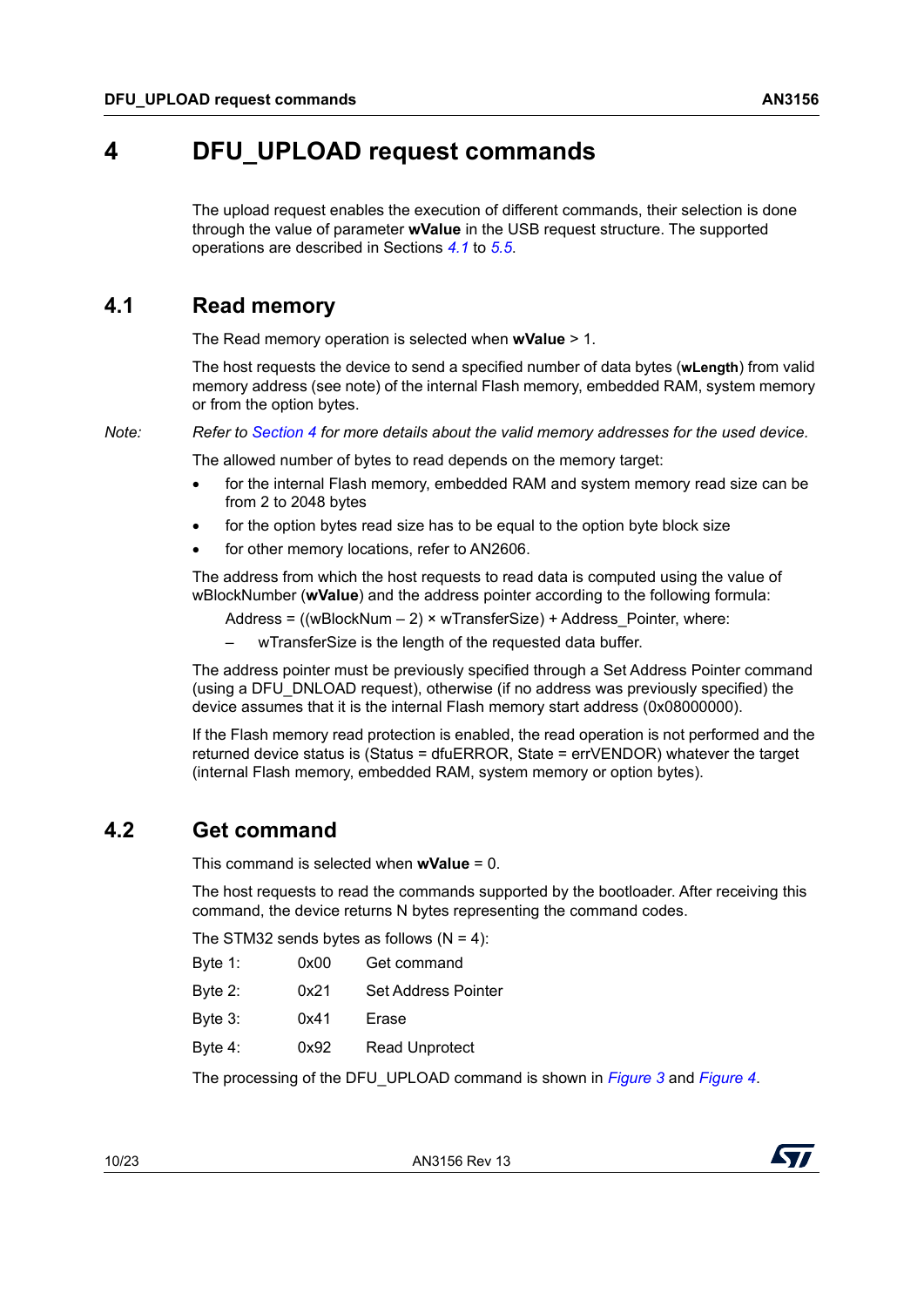<span id="page-10-0"></span>

**Figure 3. DFU\_UPLOAD request: device side**

#### **Figure 4. DFU\_UPLOAD request: host side**

<span id="page-10-1"></span>

*Note: Before issuing an Upload request, the host has to check that the device is in a correct state (dfuIDLE or dfuUPLOAD-IDLE state) and that there is no error reported in the status. If the device is not in the required state, the host has to clear any error (DFU\_CLRSTATUS request) and get the new status until the device returns to dfuIDLE state.*

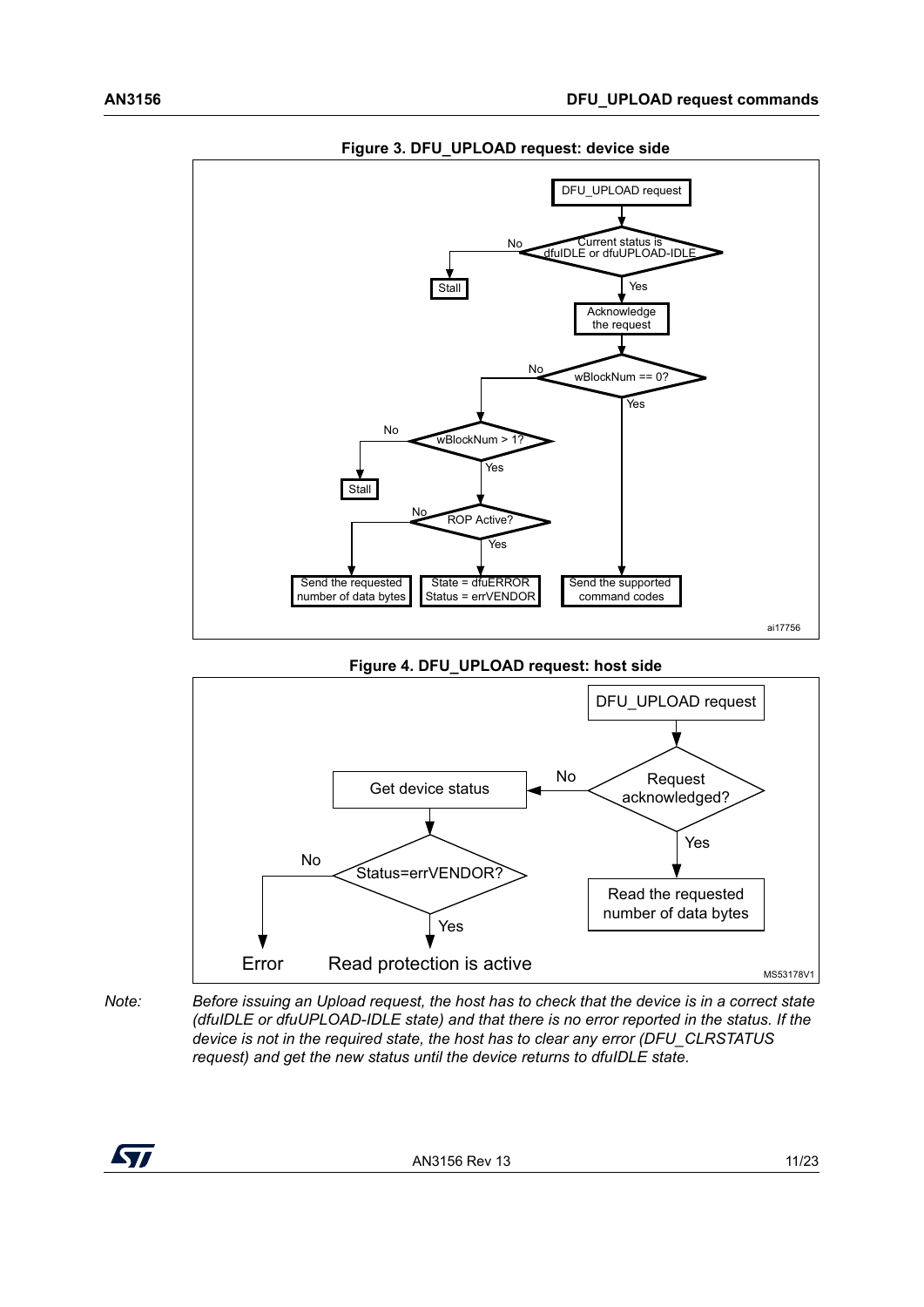# <span id="page-11-0"></span>**5 DFU\_DNLOAD request commands**

The download request is used to perform different commands. The command selection is done through the value of parameter **wValue** in the USB request structure. The following operations are supported:

- Write Memory (**wValue** > 1)
- Set Address Pointer (**wValue** = 0 and first byte = 0x21)
- Erase (**wValue** = 0 and first byte = 0x41)
- Read Unprotect (**wValue** = 0 and first byte = 0x92)
- Leave DFU (leave DFU mode and jump to application)

<span id="page-11-1"></span>

#### **Figure 5. Download request: device side**

1. This routine can be used to reset the device or to jump to the application.

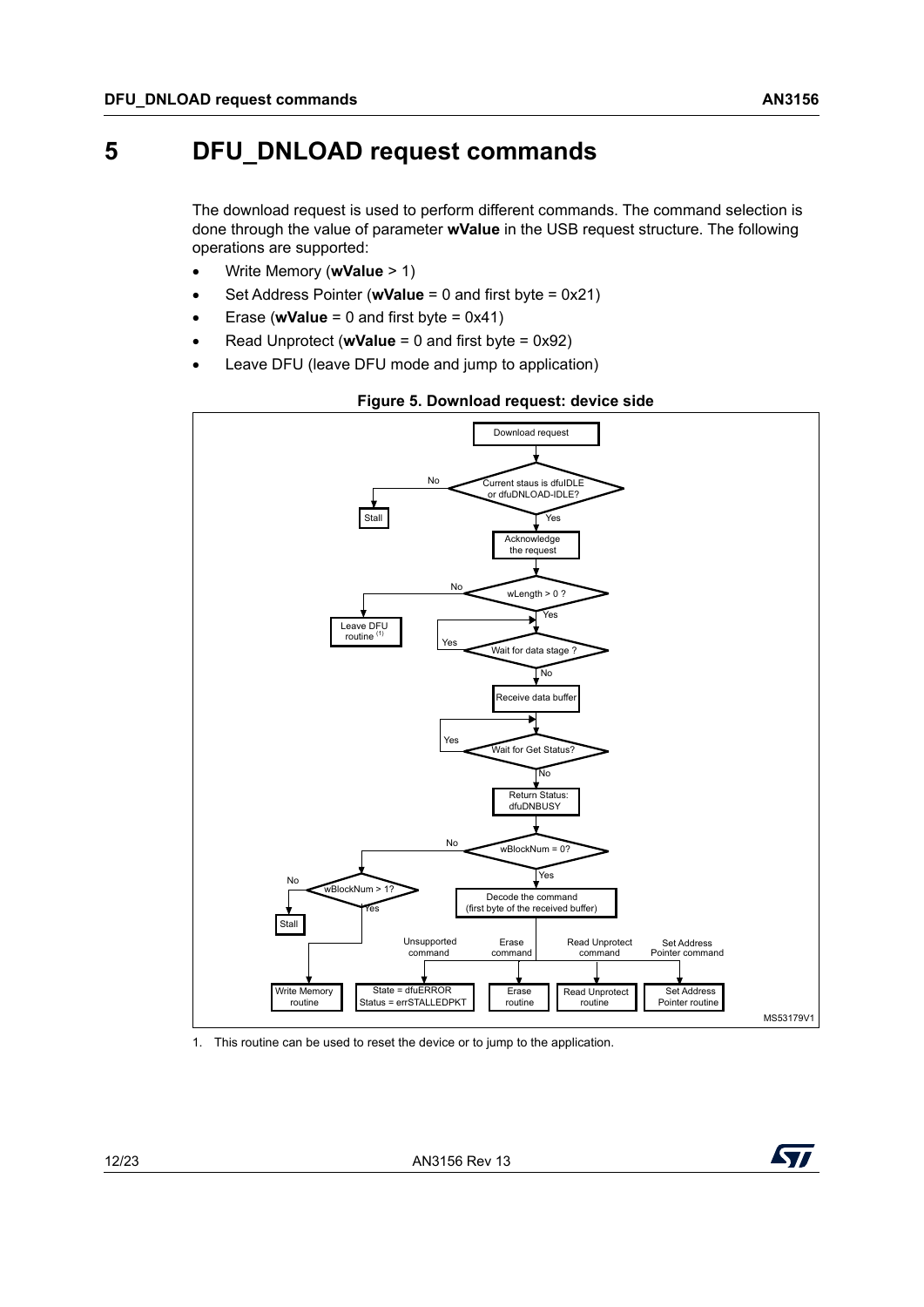<span id="page-12-0"></span>

**Figure 6. Download request: host side**

1. Operations needing system reset are: Read Unprotect command and Write operations to the option bytes.

2. After returning to the dfuDNBUSY state, the device executes the requested operation and performs a system reset. The host may simply wait for the next enumeration or perform Get status again but the device is unable to respond, unless it fails to execute the requested operation.

*Note: Before issuing a Download request, the host has to check that the device is in a correct state (dfuIDLE or dfuDNLOD-IDLE), and that there is no error reported in the status. If the device is not in the required state, the host has to clear any error (DFU\_CLRSTATUS request) and get the status again until the device returns to the dfuIDLE state.*

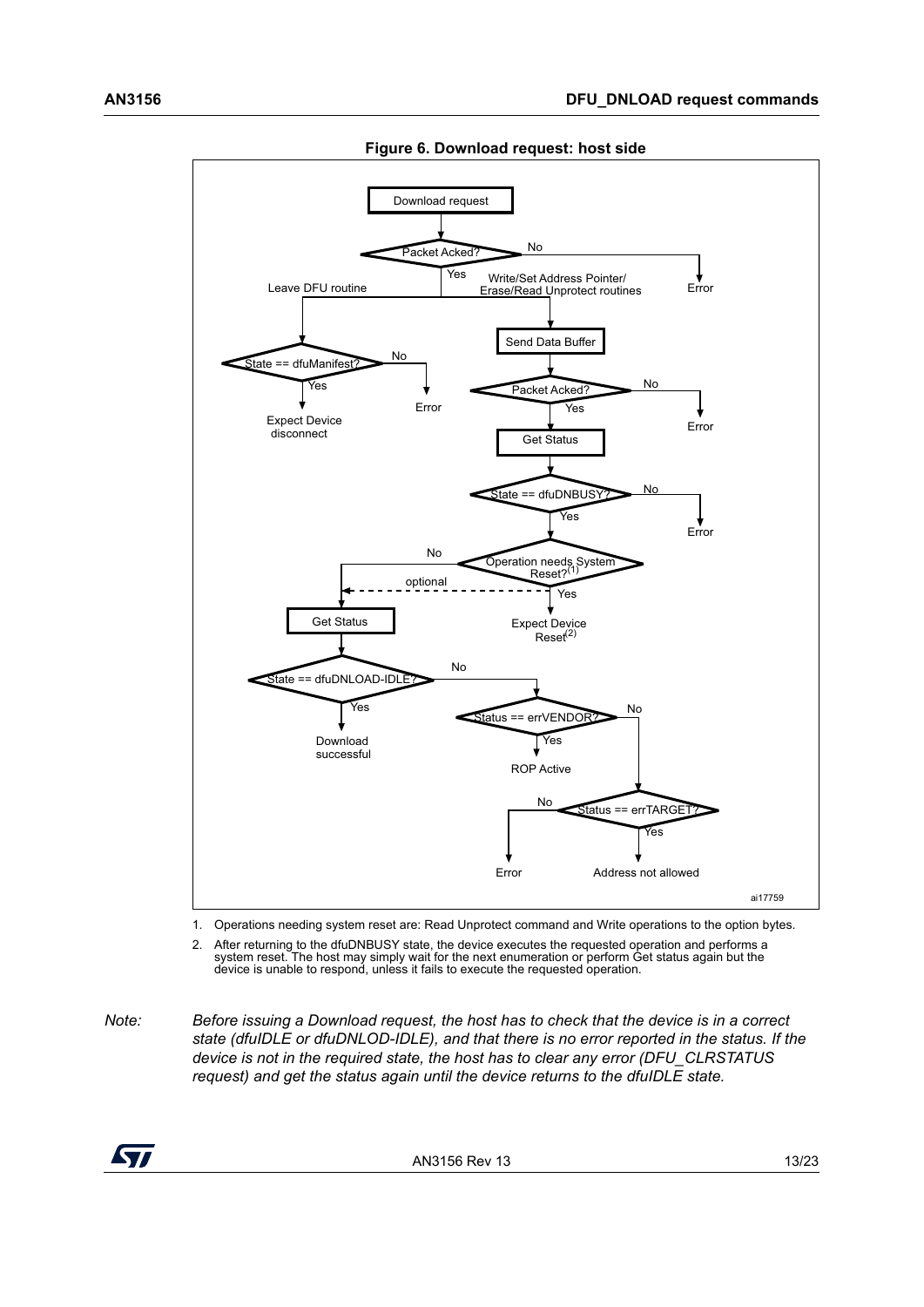### <span id="page-13-0"></span>**5.1 Write memory**

The Write memory operation is selected when **wValue** > 1.

The host requests the device to receive a specified number of data bytes (**wLength**) to load them into valid memory addresses (see note) in internal Flash memory, embedded RAM or option bytes.

*Note: Refer to [Section](#page-9-0) 4 for more details about the valid memory addresses for the used device.*

The allowed number of bytes to be written depends on the memory target:

- for the internal Flash memory and embedded RAM write size can be from 2 to 2048 bytes
- for the option bytes write size must be equal to the option byte block size
- for other memory locations refer to AN2606.

*Note: A different write size is possible for the option bytes but it is recommended to write the entire block at a time in order to ensure data integrity. When the target is the option byte area, the address pointer must always be the start address of the option bytes, otherwise, the request is not performed.*

> The Write memory operation is effectively executed only when a DFU\_GETSTATUS request is issued by the host. If the status returned by the device is not dfuDNBUSY an error has occurred.

> A second DFU\_GETSTATUS request is needed to check if the command has been correctly executed, except when the destination is the option byte area (in this case the device is immediately reset after the write operation completion). If the received address is wrong or unsupported, the device status is then (Status = dfuERROR, State = errTARGET).

The address, to which the host requests to write data is computed using the value of wBlockNumber (**wValue**) and the address pointer according to the same formula as for an upload request:

Address =  $((wBlockNum – 2) \times wTransferSize) + Address$  Pointer, where:

- wTransferSize: length of the data buffer sent by the host
- wBlockNumber: value of the **wValue** parameter

If the Flash memory read protection is enabled, the Write memory operation is not performed and the returned device status is (Status = dfuERROR, State = errVENDOR) whatever the target (internal Flash memory, embedded RAM or option bytes).

If the Write memory command is issued to the option byte area, all options are erased before writing the new values, and at the end of the command the bootloader generates a system reset to take into account the new configuration of the option bytes.

- *Note: 1 When writing to the RAM, take care not to overlap the first RAM used by the bootloader firmware.*
	- *2 No error is returned when performing write operations on write-protected sectors.*

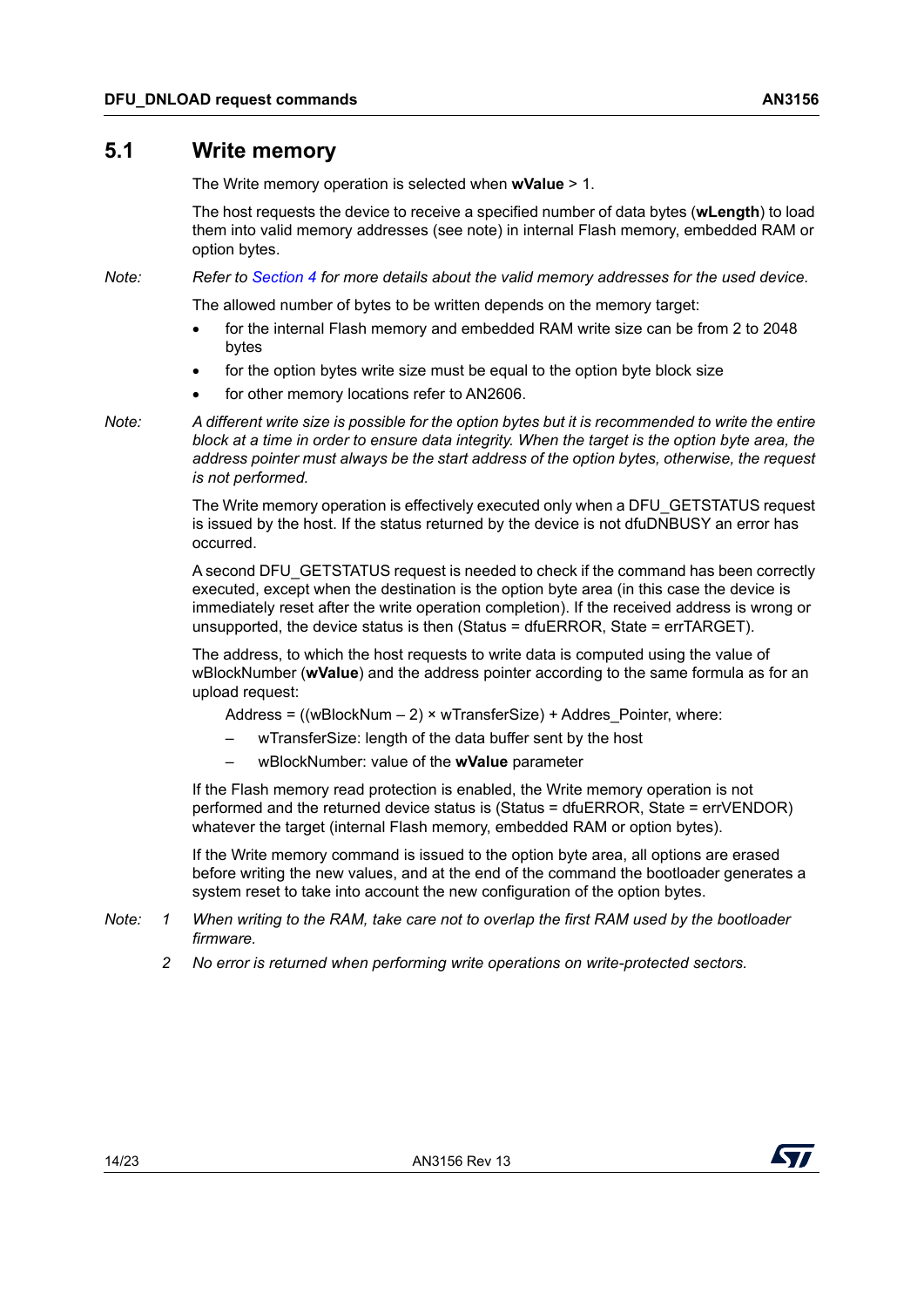<span id="page-14-1"></span>

**Figure 7. Write memory: device side**

1. System reset is called only for some STM32 BL (STM32F0/F2/F4/F7) and some STM32L4 (STM32L412xx/422xx, STM32L43xxx/44xxx, STM32L45xxx/46xxx) products. In all other STM32 products no system reset is called.

## <span id="page-14-0"></span>**5.2 Set Address Pointer command**

The Set Address Pointer command is selected when **wValue** = 0 and the first byte of the buffer sent by the host is 0x21. The buffer length should be five bytes (the four remaining bytes are the address bytes, LSB first (32-bit address format)).

The host sends a DFU\_DNLOAD request with the above mentioned parameters to set the address pointer value used for computing the start address for Read and Write memory operations.

The STM32 receives bytes as follows:

| Byte 1: 0x21 |        | Set Address Pointer command                |
|--------------|--------|--------------------------------------------|
| Byte $2$ :   | A[7:0] | LSB of the address pointer                 |
| Byte $3:$    |        | A[15:8] Second byte of the address pointer |
| Byte 4:      |        | A[22:16] Third byte of the address pointer |
| Byte 4:      |        | A[31:23] MSB of the address pointer        |
|              |        |                                            |

After sending the Set Address Pointer command, the host has to send the DFU\_GETSTATUS request.

The Set AddressPointer command is effectively executed only when a DFU\_GETSTATUS request is issued by the host. If the status returned by the device is not dfuDNBUSY an error has occurred.

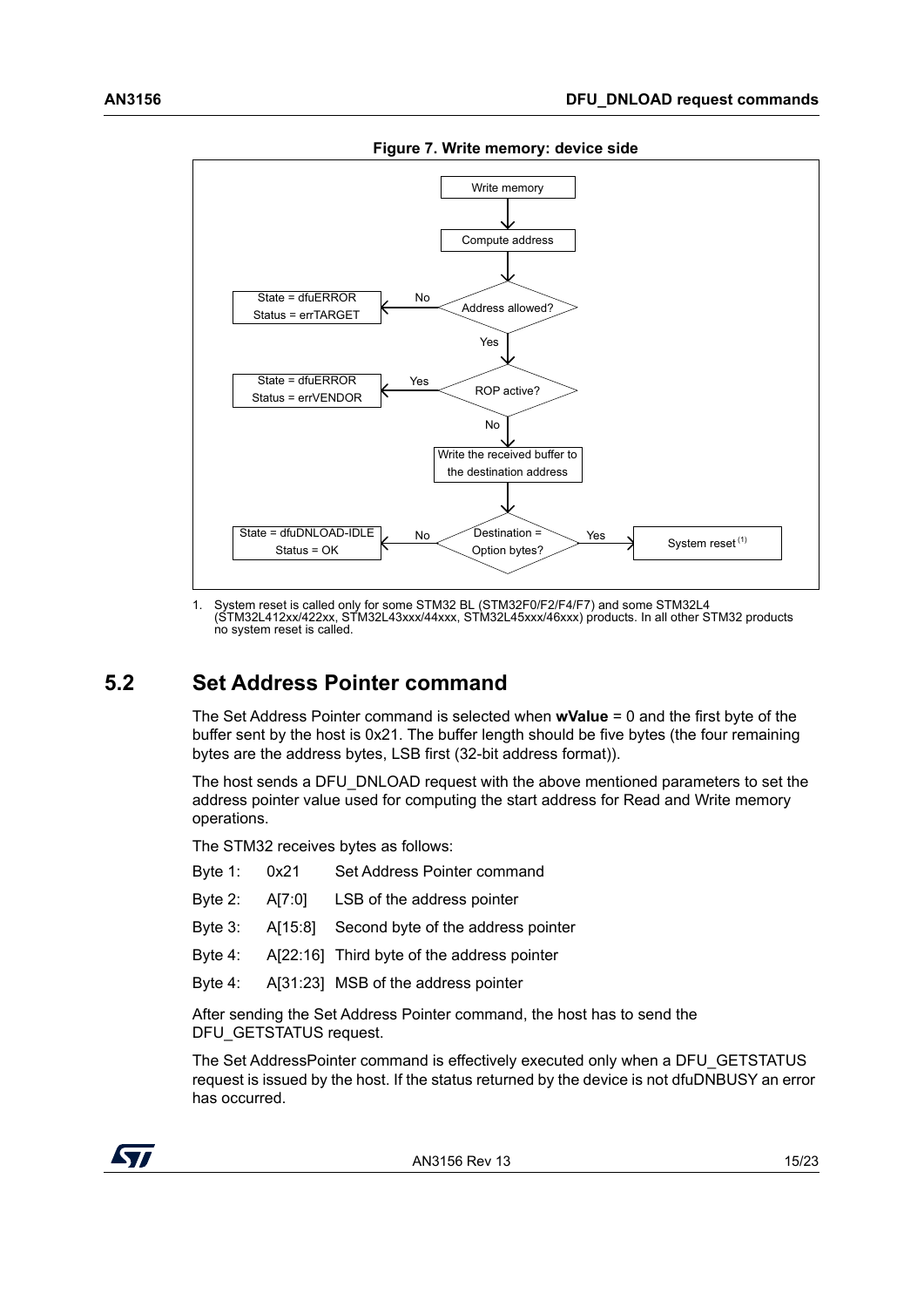The allowed locations for address pointer values are valid memory addresses in the internal Flash memory, embedded RAM, system memory and option bytes.

- *Note: 1 Refer to [Section 4](#page-9-0) for more details about the valid memory addresses for the used device.*
	- *2 The Set Address Pointer command is allowed and executed when the Flash memory read protection is enabled or disabled.*

<span id="page-15-1"></span>

#### **Figure 8. Set Address Pointer command: device side**

### <span id="page-15-0"></span>**5.3 Erase command**

The Erase command is selected when **wValue** = 0 and the first byte of the buffer sent by the host is 0x41. The buffer length may be five bytes (the four remaining bytes are the address bytes, LSB first) for the page erase operation or only one byte (only the command byte) for the Mass erase operation.

The host sends a DFU\_DNLOAD request with the above parameters to erase one page of the internal Flash memory or to mass erase it.

The device receives the bytes as follows (page erase):

| Byte $1$ :                           | 0x41    | Erase command                                         |  |  |  |
|--------------------------------------|---------|-------------------------------------------------------|--|--|--|
| Byte $2$ :                           | A[7:0]  | LSB of the page address                               |  |  |  |
| Byte $3$ :                           | A[15:8] | Second byte of the page address                       |  |  |  |
| Byte 4:                              |         | A[22:16] Third byte of the page address               |  |  |  |
| Byte $5$ :                           |         | A[31:23] MSB of the page address                      |  |  |  |
| Or, if a 1-byte command is received: |         |                                                       |  |  |  |
|                                      |         | The STM32 receives the bytes as follows (mass erase): |  |  |  |
| Byte 1:                              | 0x41    | Erase command                                         |  |  |  |

After sending an Erase command, the host has to send a DFU\_GETSTATUS request.

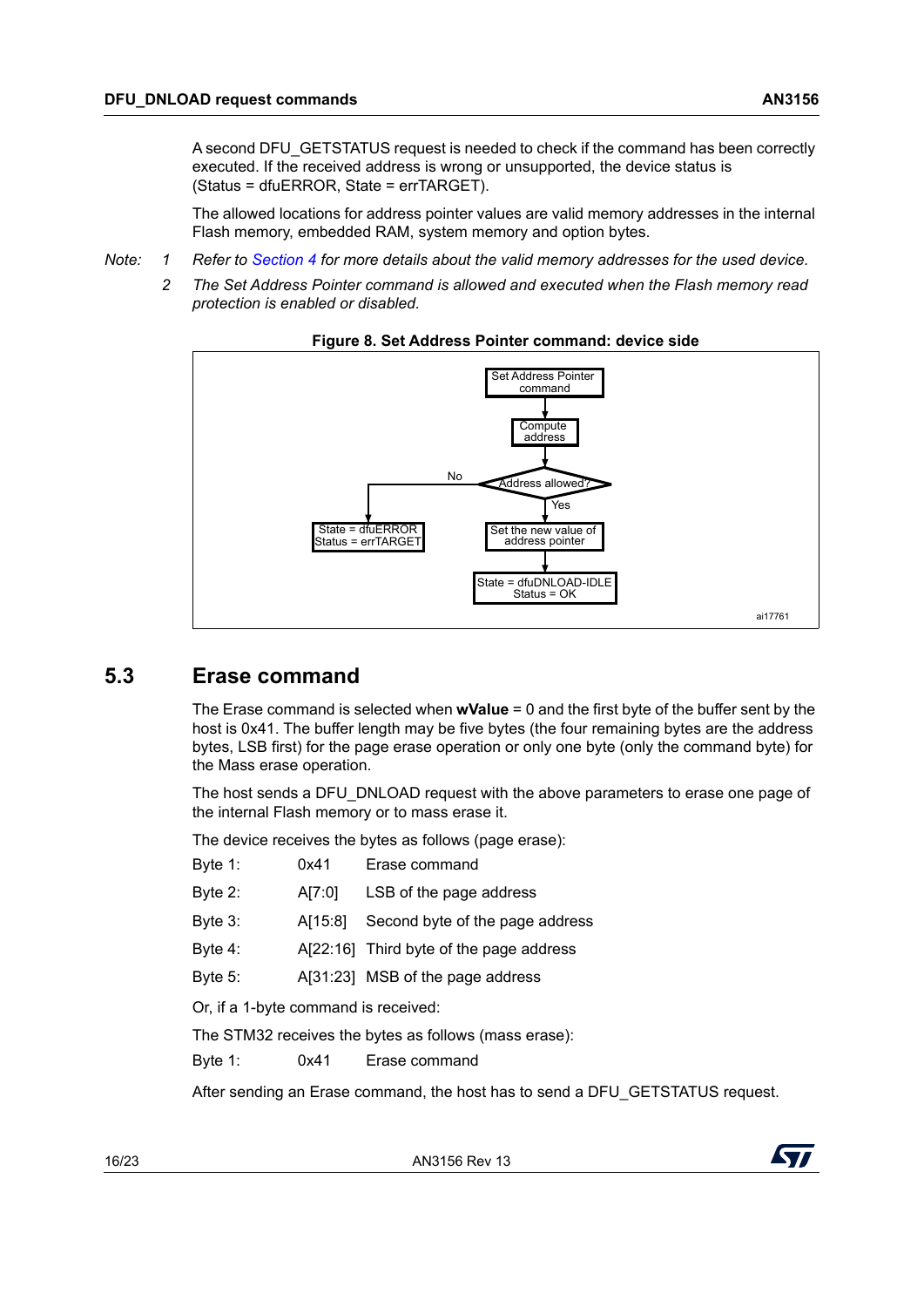The Erase command is effectively executed only when a DFU\_GETSTATUS request is issued by the host. If the status returned by the device is not dfuDNBUSY, then an error has occurred.

A second DFU\_GETSTATUS request is needed to check if the command has been correctly executed. If the received page address is wrong or unsupported, the device status is then (Status = dfuERROR, State = errTARGET). If the Flash memory read protection is active, then the device returns the status (Status = dfuERROR, State = errVENDOR) and the erase operation is ignored by the device.

The allowed Erase page addresses are internal Flash memory addresses.

*Note: No error is returned when performing Erase operations on write protected sectors.*

<span id="page-16-1"></span>

**Figure 9. Erase command: device side**

## <span id="page-16-0"></span>**5.4 Read Unprotect command**

The Read Unprotect command is selected when **wValue** = 0 and the first byte of the buffer sent by the host is 0x92. The buffer length should be only 1 byte (only the command byte).

The host sends a DFU\_DNLOAD request with the above parameters to remove the read protection of the internal Flash memory.

The device receives the byte as follows:

Byte 1: 0x92 Read Unprotect command

After sending a Read Unprotect command, the host has to send a DFU\_GETSTATUS request.

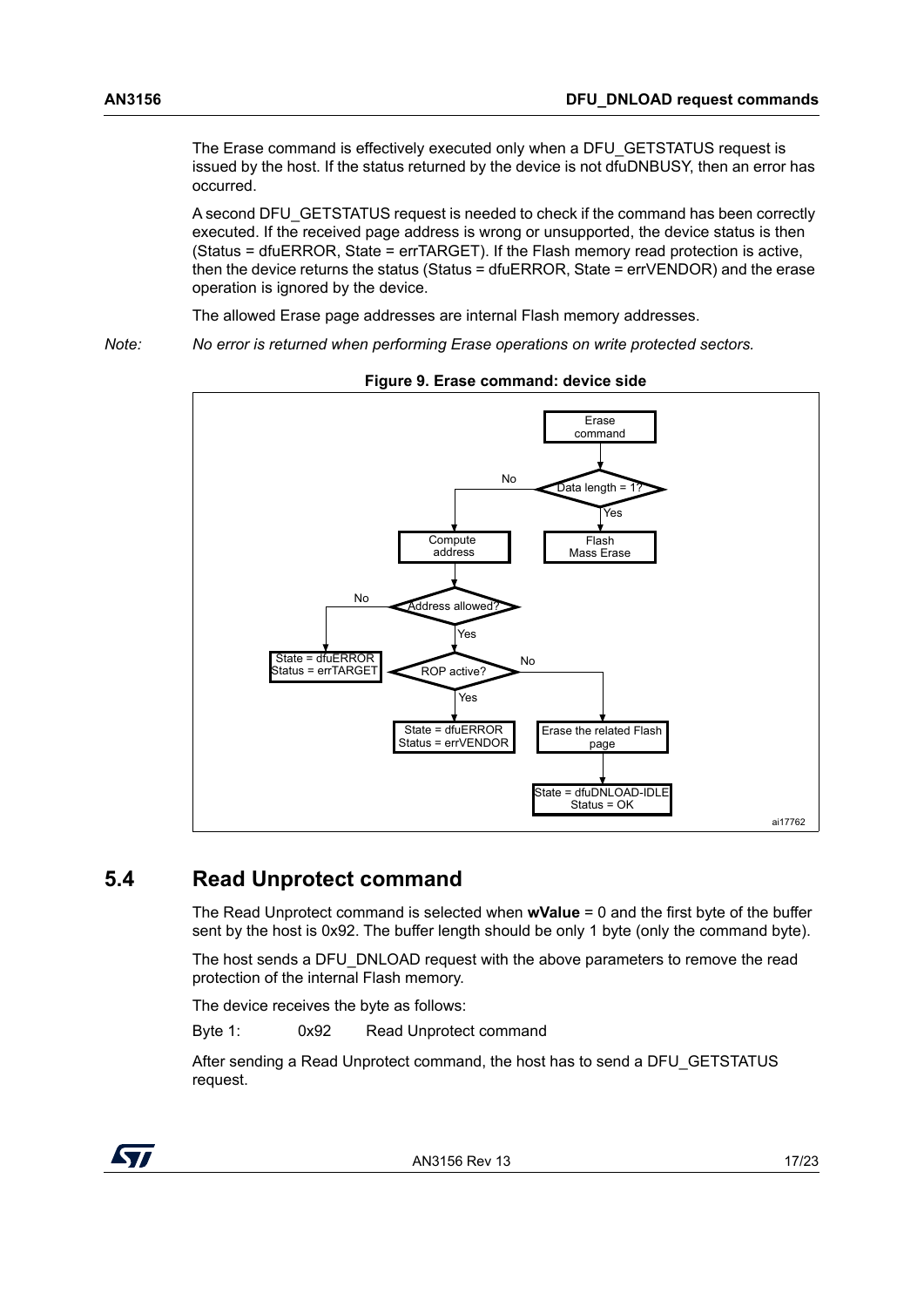The Read Unprotect command is effectively executed only when a DFU\_GETSTATUS request is issued by the host. If the status returned by the device is not dfuDNBUSY, then an error has occurred. After this operation, the device removes the read protection and, consequently, both the internal Flash memory and the embedded RAM are fully erased.

Immediately after executing this command, the device disconnects itself and executes a system reset. In this case, the device is unable to respond to a second Get Status request, and the host has to wait until the device is enumerated again.

A second DFU\_GETSTATUS request may also be issued (if the device is still connected) to check if the command has been correctly executed. If the device fails to execute the command it returns an error status (depending on the error type).

<span id="page-17-1"></span>



1. System reset is only called in some STM32 BL (STM32F0/F2/F4/F7) and some STM32L4 (STM32L412xx/422xx, STM32L43xxx/44xxx, STM32L45xxx/46xxx) products. In all other STM32 products no system reset is called.

## <span id="page-17-0"></span>**5.5 Leave DFU mode**

It is possible to exit DFU mode (and bootloader) and jump to a loaded application (in the internal Flash memory or in the embedded RAM) using the DFU download request.

The host sends a DFU\_DNLOAD request with 0 data length (no data stage after the request) to inform the device that it has to exit DFU mode. The device acknowledges this request if the current state is dfuDNLOAD-IDLE or dfuIDLE.

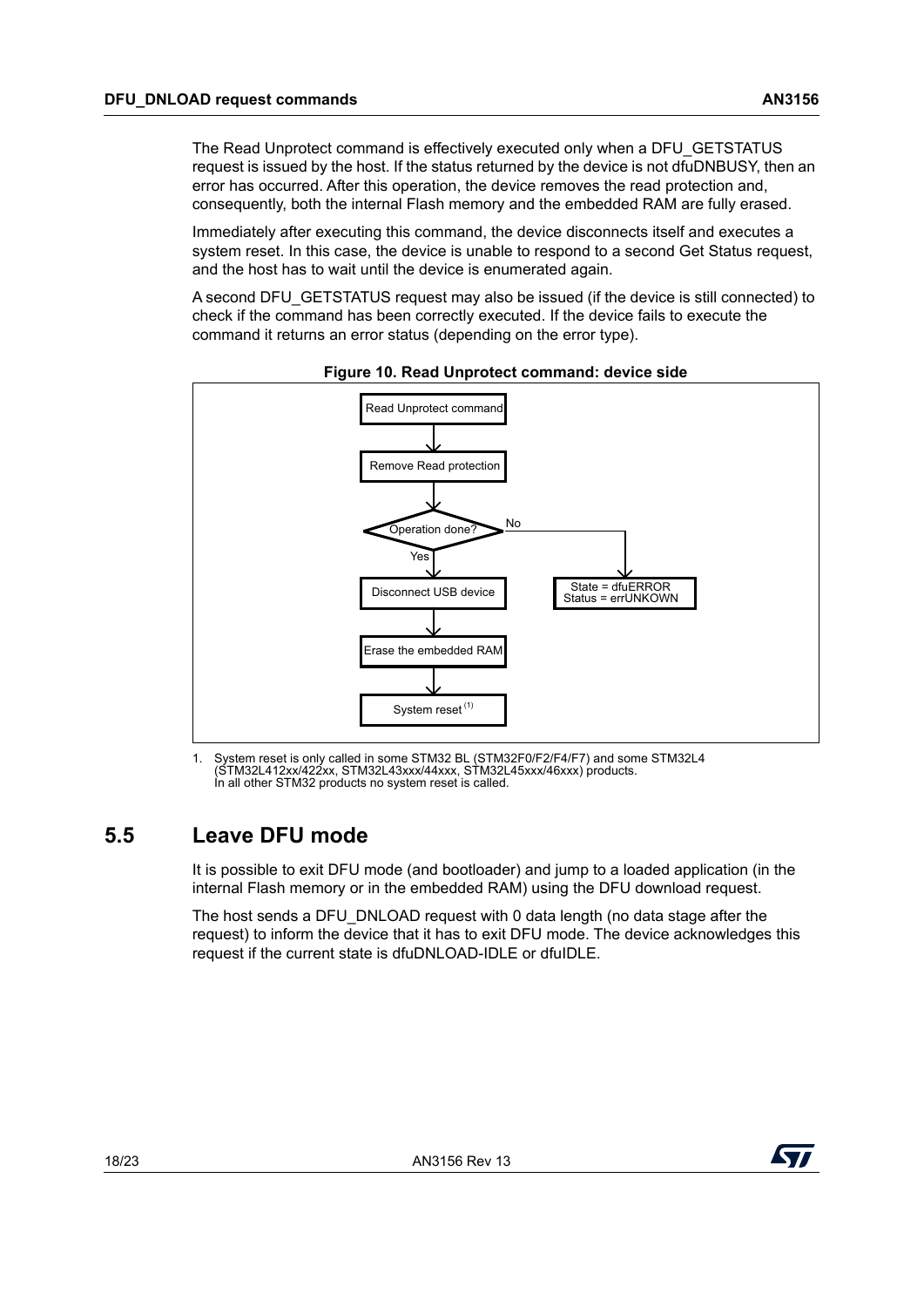The DFU Leave operation is effectively executed only when a DFU\_GETSTATUS request is issued by the host. If the status returned by the device is not dfuMANIFEST an error has occurred. After this operation, the device performs the following actions:

- Disconnects itself
- Initializes the registers of the peripherals used by the bootloader to their default reset values
- Initializes the user application main stack pointer
- Jumps to the memory location programmed in the received 'address pointer + 4', which corresponds to the address of the application's reset handler (as an example, if the received address is 0x0800 0000, the bootloader jumps to the memory location programmed at address 0x0800 0004). In general, the host must send the base address where the application to jump to is programmed.

The address pointer must be set (using the Set Address Pointer command) before launching the Leave DFU routine, otherwise the bootloader jumps to the default address (internal Flash memory start address: 0x08000000).

The address pointer can also be set through the last Write memory operation: if a download operation is performed, the address pointer used for this download is stored and used later for the jump.

*Note: If the address pointer points to an address that does not contain executable code, then the device is reset and, depending on the state of the boot pins, may re-enter the bootloader mode.*

> Since the bootloader DFU application is not manifestation-tolerant, the device is unable to respond to host requests after a manifestation phase is completed.

A second DFU\_GETSTATUS request may also be issued (if the device is still connected) to check if the command has been correctly executed. If the device fails to execute the command it returns an error status (depending on the error type).

- *Note: 1 The Jump to application works only if the user application sets the vector table correctly to point to the application address.*
	- *2 When performing a jump from the bootloader to a loaded application code using the USB IP, the application has to disable all pending USB interrupts and reset the core before enabling interrupts. Otherwise, a pending interrupt (issued from the bootloader code) may interfere with the user code and cause a functional failure. This procedure is not needed after exiting the system memory boot mode.*

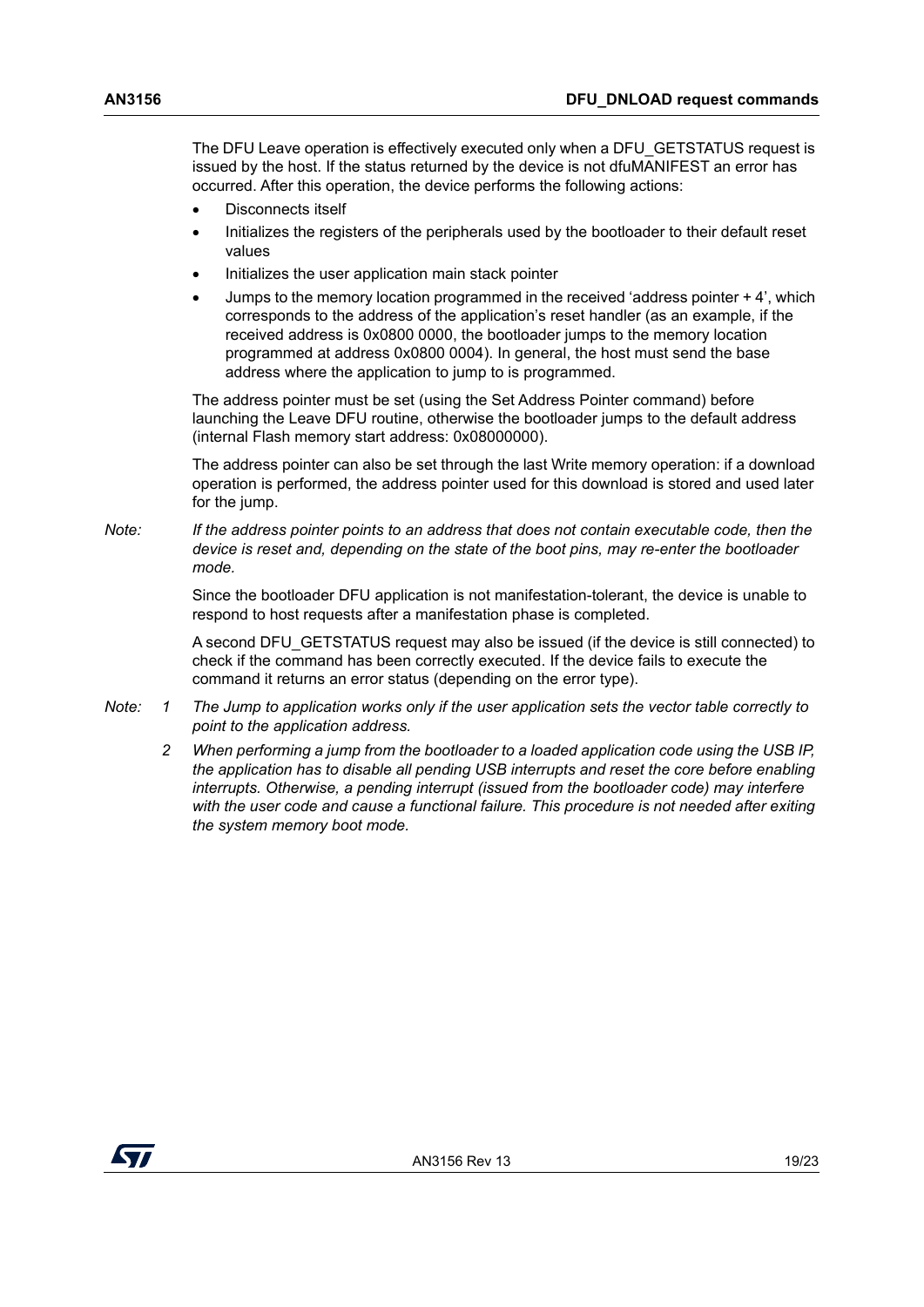<span id="page-19-0"></span>

**Figure 11. Leave DFU operation: device side**

1. This status depends on the error origin and the current status.

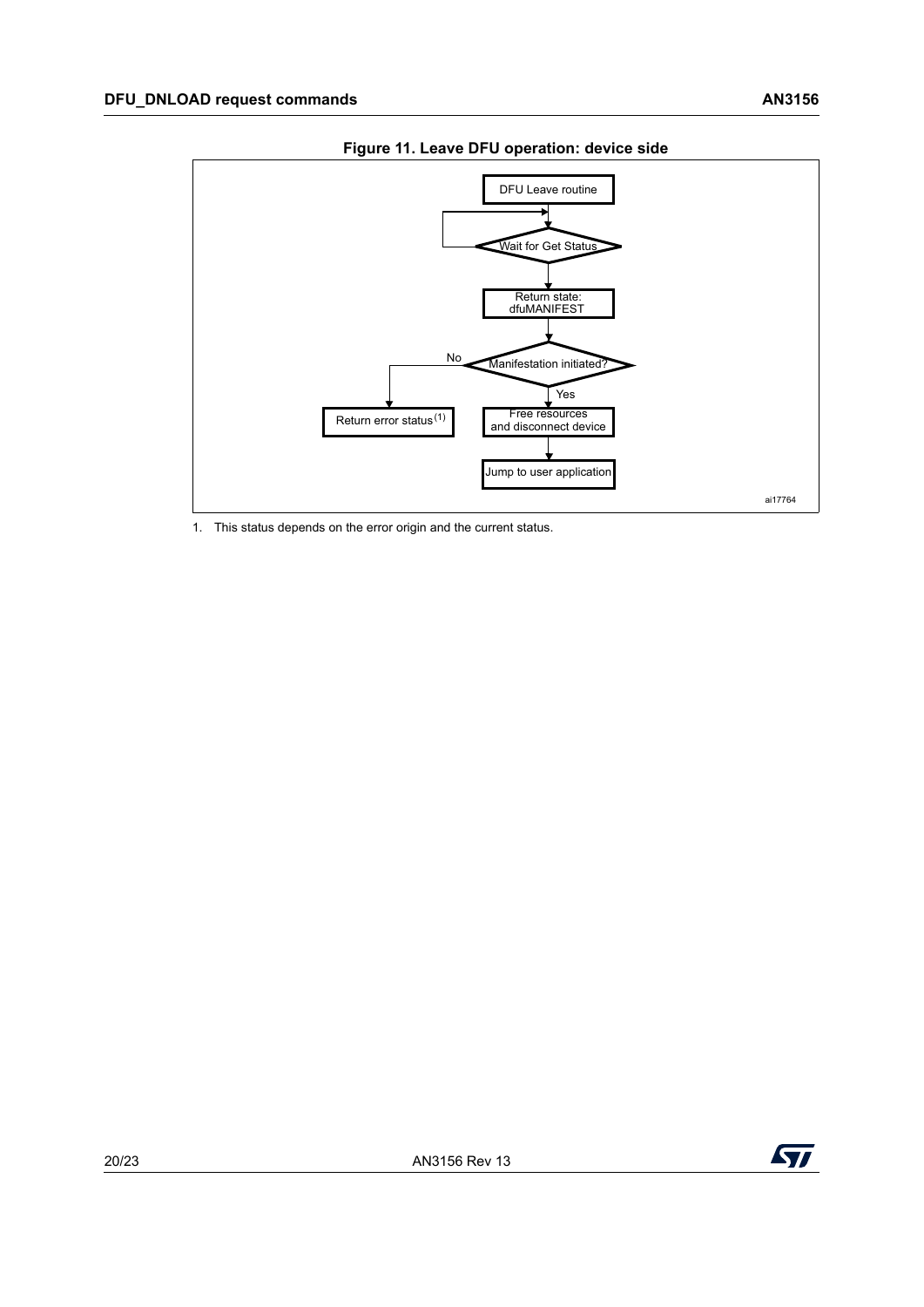# <span id="page-20-0"></span>**6 Bootloader protocol version evolution**

*[Table 5](#page-20-1)* lists the bootloader versions.

|  | Table 5. Bootloader protocol versions |  |  |
|--|---------------------------------------|--|--|
|--|---------------------------------------|--|--|

<span id="page-20-1"></span>

| Version          | <b>Description</b>                                                                                                                                                                                                                                                                                                                                                                                 |  |  |
|------------------|----------------------------------------------------------------------------------------------------------------------------------------------------------------------------------------------------------------------------------------------------------------------------------------------------------------------------------------------------------------------------------------------------|--|--|
| V2.0             | Initial bootloader version.                                                                                                                                                                                                                                                                                                                                                                        |  |  |
| V <sub>2.1</sub> | DFU Bootloader version V2.1.<br>Unlike version V2.0, this version features an extended interface descriptor including<br>OTP memory interface and Device Feature interface.<br>V2.0 and V2.1 are implemented on different devices. Refer to AN2606 to know which<br>version is implemented on the used device.<br>Fixed bug found when writing in data memory timing by using an adequate timeout. |  |  |
| $V2$ 2           | Updated Option bytes, OTP and device feature descriptors to support only<br>Read/Write operation instead of Read/Write/Erase.                                                                                                                                                                                                                                                                      |  |  |

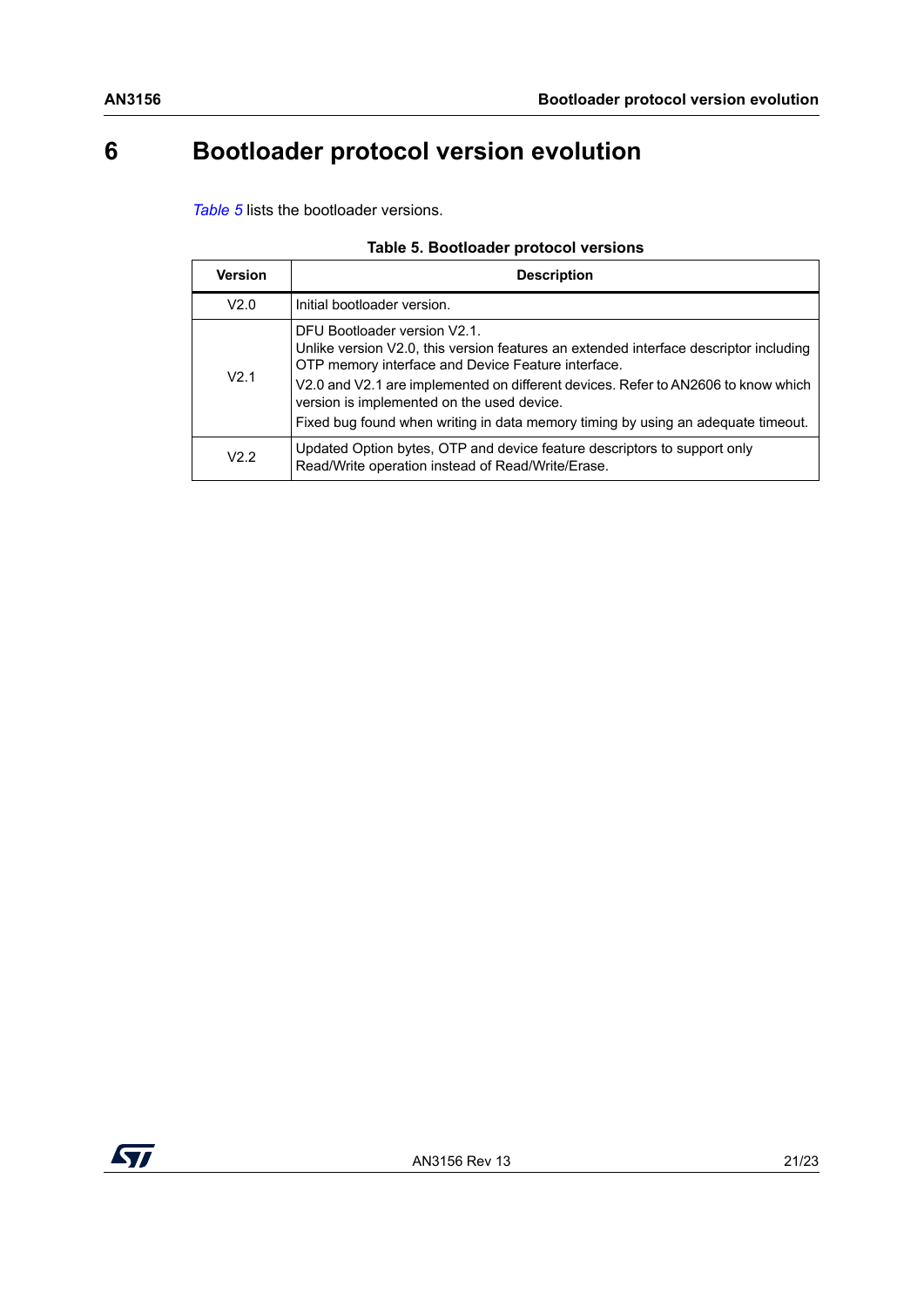# <span id="page-21-0"></span>**7 Revision history**

<span id="page-21-1"></span>

| <b>Date</b> | <b>Revision</b> | <b>Changes</b>                                                                                                                                                                                                                                                                                                                                                                                                                                                                          |  |
|-------------|-----------------|-----------------------------------------------------------------------------------------------------------------------------------------------------------------------------------------------------------------------------------------------------------------------------------------------------------------------------------------------------------------------------------------------------------------------------------------------------------------------------------------|--|
| 09-Mar-2010 | 1               | Initial release.                                                                                                                                                                                                                                                                                                                                                                                                                                                                        |  |
| 15-Apr-2011 | 2               | Introduced bootloader version V2.0 and V2.1 and update description of<br>bootloader sequence in Section 1. Added Figure 2: Bootloader for other<br>STM32 devices.<br>Updated allowed number of bytes when reading from option byte area,<br>and added other memory locations in Section 4.1: Read memory.<br>Updated allowed number of bytes when writing to option byte area, and<br>added other memory locations in Section 5.1: Write memory.<br>Added bootloader V2.1 in Section 6. |  |
| 12-Feb-2013 | 3               | Changed title for Figure 1: Bootloader for STM32 connectivity line<br>devices.<br>Updated Figure 2: Bootloader for other STM32 devices including title.<br>Added Note: below Figure 2.<br>Added Table 1: Applicable products.                                                                                                                                                                                                                                                           |  |
| 30-Apr-2014 | 4               | Updated Table 1: Applicable products and Table 5: Bootloader protocol<br>versions.<br>Updated Section 1: Bootloader code sequence.<br>Removed section dedicated to Device-dependent bootloader parameters.<br>Updated Figure 2: Bootloader for other STM32 devices and added<br>footnote 3.                                                                                                                                                                                             |  |
| 21-Oct-2016 | 5               | Updated Introduction and Table 1: Applicable products.                                                                                                                                                                                                                                                                                                                                                                                                                                  |  |
| 16-Mar-2017 | 6               | Updated Table 1: Applicable products.                                                                                                                                                                                                                                                                                                                                                                                                                                                   |  |
| 14-Feb-2019 | 7               | Added STM32H7 Series, hence updated Table 1: Applicable products.<br>Updated Section 1: Bootloader code sequence.<br>Minor text edits across the whole document.                                                                                                                                                                                                                                                                                                                        |  |
| 21-Feb-2019 | 8               | Added STM32WB Series, hence updated Table 1: Applicable products.                                                                                                                                                                                                                                                                                                                                                                                                                       |  |
| 09-Apr-2019 | 9               | Added STM32G0 and STM32G4 Series, hence updated Table 1:<br>Applicable products.                                                                                                                                                                                                                                                                                                                                                                                                        |  |
| 23-Sep-2019 | 10              | Added STM32L5 Series, hence updated Table 1: Applicable products.<br>Updated Introduction and Section 5.3: Erase command.                                                                                                                                                                                                                                                                                                                                                               |  |
| 26-Nov-2019 | 11              | Updated Table 1: Applicable products.<br>Updated Figure 4: DFU_UPLOAD request: host side and Figure 5:<br>Download request: device side.                                                                                                                                                                                                                                                                                                                                                |  |
| 02-Jun-2021 | 12              | Updated Figure 7: Write memory: device side and Figure 10: Read<br>Unprotect command: device side and added footnotes to them.<br>Minor text edits across the whole document.                                                                                                                                                                                                                                                                                                           |  |
| 08-Feb-2022 | 13              | Added STM32U5 Series, hence updated Table 1: Applicable products.                                                                                                                                                                                                                                                                                                                                                                                                                       |  |

|  | Table 6. Document revision history |  |  |
|--|------------------------------------|--|--|
|--|------------------------------------|--|--|